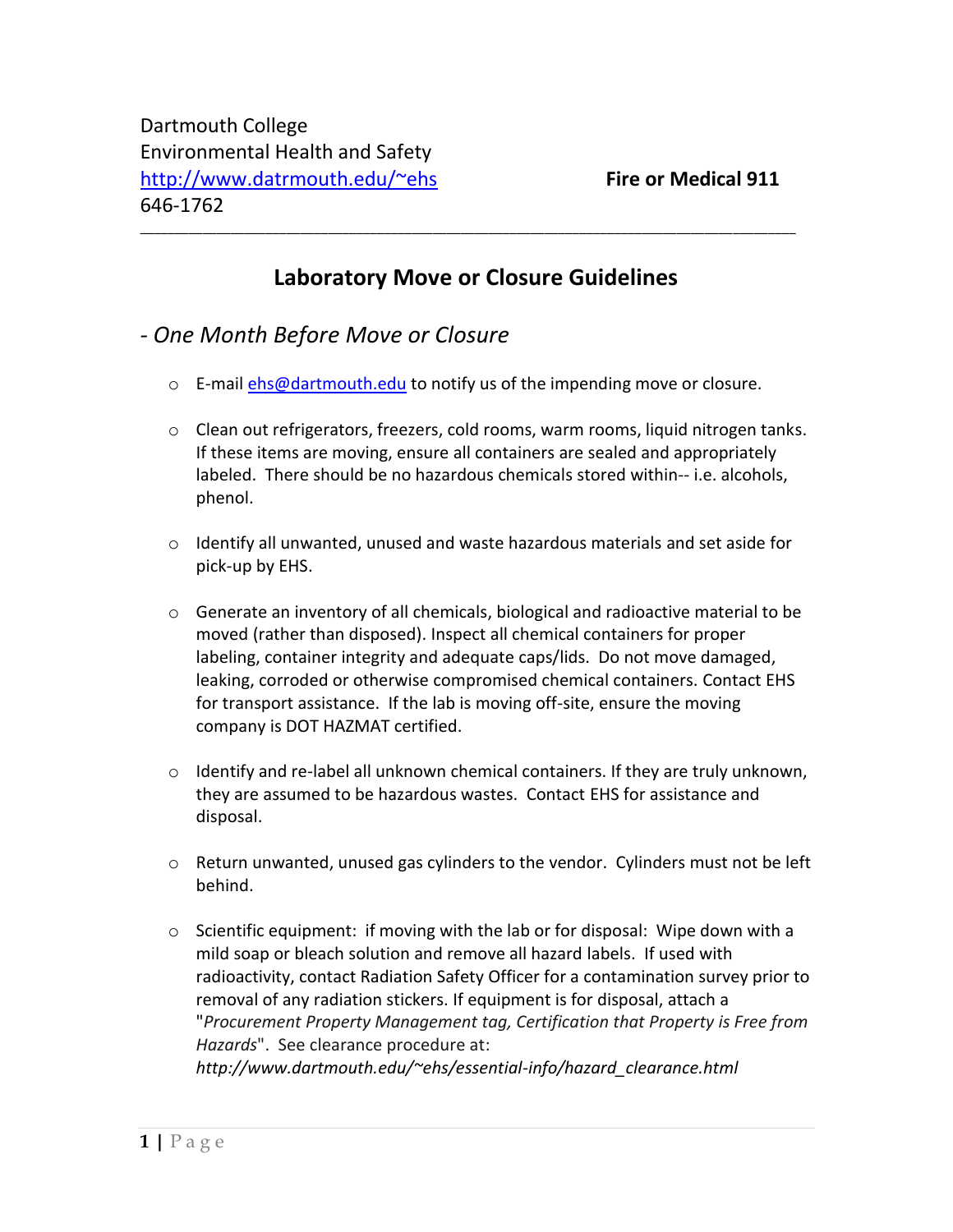- o Autoclave all biohazardous waste and labware. Chemically decontaminate all biohazardous liquids before drain disposal. Refer to the *Biohazardous Waste Guide* for assistance at: [http://www.dartmouth.edu/~ehs/biological/policies\\_sops.html.](http://www.dartmouth.edu/~ehs/biological/policies_sops.html) EHS can provide assistance with large amounts of biological waste.
- $\circ$  Place all sharps waste i.e. needles, syringes, razor blades into the appropriate sharps containers.
- $\circ$  Controlled Substances: Contact EHS if you have a DEA license and wish to dispose or transfer controlled substances.
- $\circ$  Shared Spaces: All shared space must be cleared of materials and cleaned by the departing staff or another PI must assume responsibility for the space and its contents. These shared spaces include labs, equipment rooms, storage areas, cold/warm rooms, dark rooms, autoclave rooms, etc.
- $\circ$  Select Agents and Toxins: EHS must verify the depletion or destruction of all select agents and toxins. Consult the IBC Exempt and Excluded Select Agent Use Policy for decontamination and disposal guidance: [http://www.dartmouth.edu/~ehs/biological/policies\\_sops.html.](http://www.dartmouth.edu/~ehs/biological/policies_sops.html) Contact EHS for disposal and decontamination assistance.

## *- Two Weeks Before Moving or Closing*

- o Prepare Biological Safety Cabinets (BSCs). Wipe down all BSCs, both interior and exterior surfaces with 70% ETOH. If lab is moving, ontact EHS for assistance in having the cabinet decontaminated.
- $\circ$  Decontaminate the interior of chemical fume hoods and benchtops with a warm soap and water solution. Pay special attention to old spills; use the spill kits provided by EHS and collect heavily contaminated items for disposal as a hazardous waste. Always wear gloves and chemical splash goggles for this work.
- o Schedule a final lab inspection with EHS.